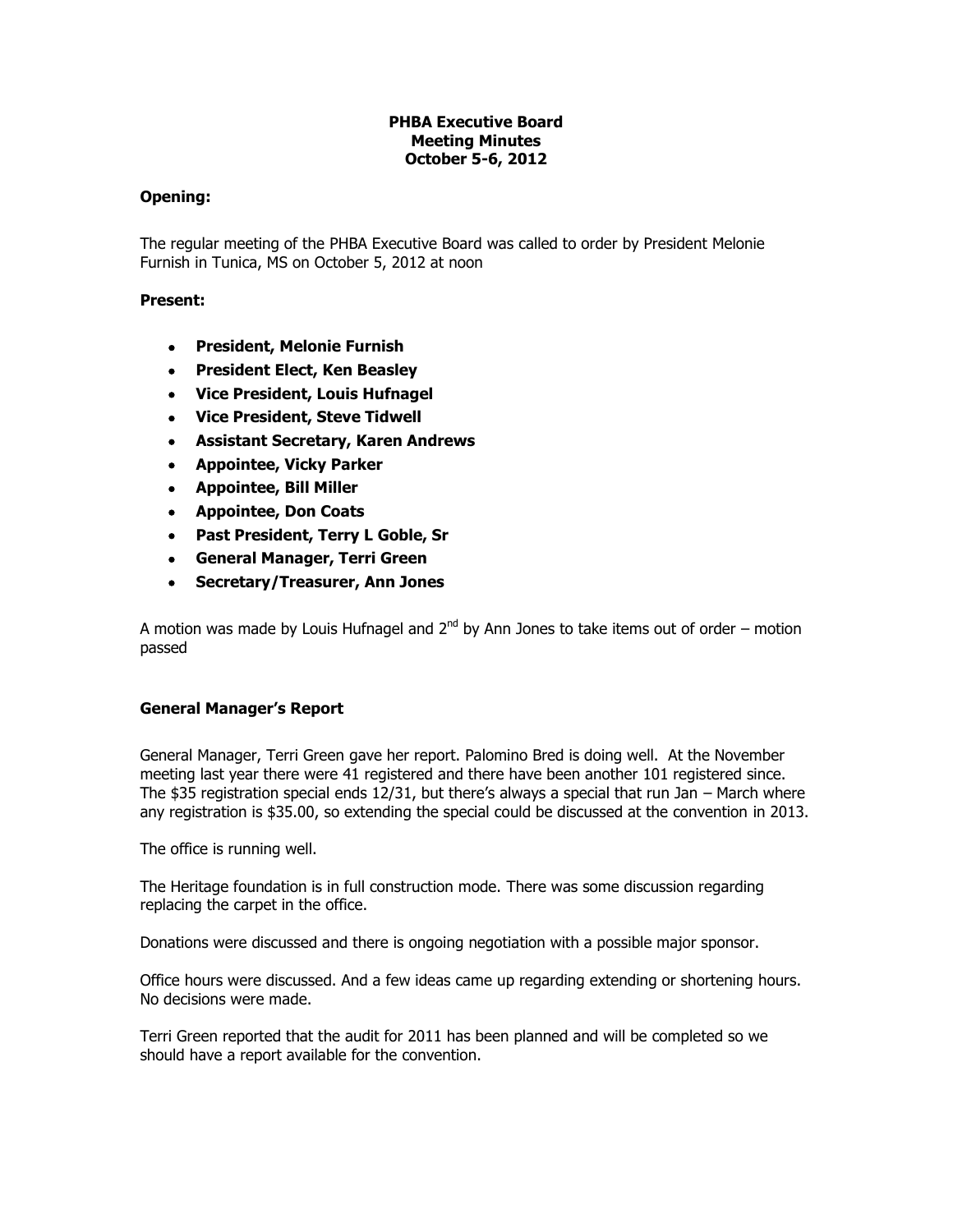## **Financials World Show Report**

Ken Beasley gave a report of the World Show. Expenses were down, but entries were also down. Sponsorships helped a great deal.

He was able to show an itemized income & expense report and suggested we analyze each area of expense to see if there's a possibility of reducing any expenses further.

The general P&L was also presented. And expenses were reviewed for places costs could be reduced.

A motion was made by Steve Tidwell,  $2^{nd}$  by Bill Miller to terminate the magazine contract asking Terry Weins to initiate the exit clause in the current contract. Including that no additional expense would be incurred by PHBA. – motion passed

A motion was made by Steve Tidwell,  $2^{nd}$  by Don Coats to accept the financial report as presented – motion passed

No refunds were issued from the World Show, but credits were requested.

A motion was made by Ken Beasley,  $2^{nd}$  by Louie Hufnagel that with the exception Wheeler & Kennedy, the other requests for credit from the world show be granted according to the PHBA World Show Rules – motion passed

A motion was made by Steve Tidwell,  $2^{nd}$  by Don Coats that we issue a refund credit to Lisa Wheeler – motion passed

A motion was made by Steve Tidwell,  $2^{nd}$  by Don Coats that a credit be granted to Kennedy according to the PHBA World Show Rules – motion passed

# **Approval of Minutes**

A motion was made by Ann Jones,  $2^{nd}$  by Terry L Goble, Sr to accept the minutes of the May Executive Board Meeting as presented – motion passed.

### **Old Business**

News from AQHA indicates the new software target date is January  $1<sup>st</sup>$ . They are working on the yearly mailing. Bud Missel will be setting up a conference call soon.

The task force reviewing a proposed system for World Show qualifying points met and brought back their findings. The finding of the task force is that due to economic conditions no action should be taken at this time, but it could be revisited at the 2014 convention.

The task force reviewing the white rule is going through the Handbook to see what rules would be affected. It's the recommendation of the task force that a thorough review needs to be completed before the rule change can be acted upon.

A motion was made by Ken Beasley,  $2^{nd}$  by Vicky Parker that Double points are not offered in 2013 – motion passed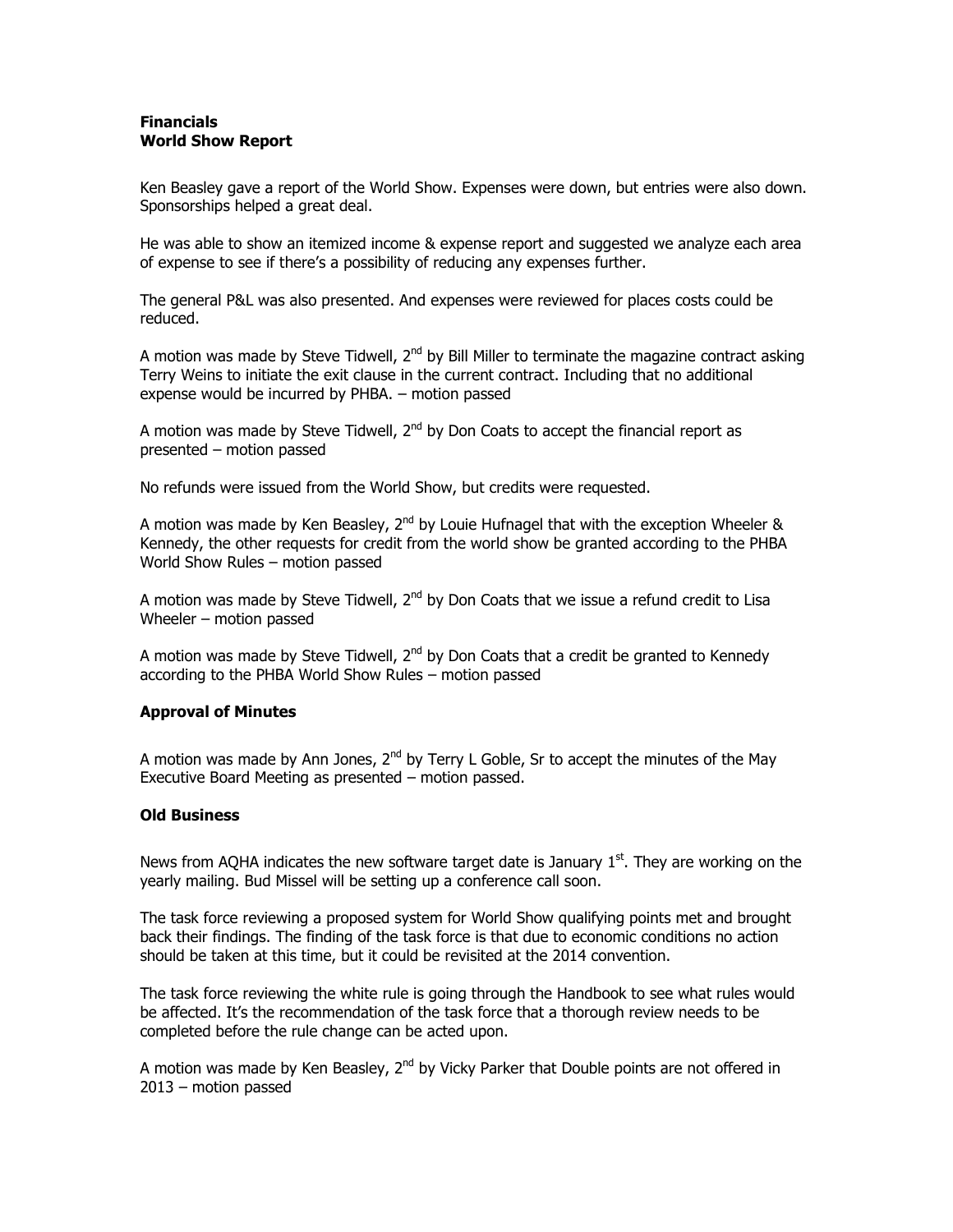Terri Green presented the results of the survey. The results will be published on the web and included in the convention packet.

Congress Advertising Package - We were contacted by a banner ad salesperson looking for our participation, it was the consensus of the Board that PHBA would not benefit from participating.

#### **New Business**

Vicky Parker reported on the PHBA booth at the congress – it's all setup and she's looking for volunteers to man the booth.

2013 PHBA Handbook – updates are being made. Important dates that are up in the air need to be settled so they don't hold up the Handbook printing. The suggestion was made that if the dates aren't settled when the Handbook needs to go to print, the page should be omitted. The Handbook should be completed by the end of December.

Some inconsistencies were discussed in the rule book regarding Parade & what counts toward novice points. It's the suggestion of the Board that Rule change Proposals be submitted in order to make consistent rules. (Send it to committee)

Meeting postponed until morning at 5:23 pm

Meeting was reconvened at 8:00 am on 10/6/2012

### **Convention**

The fees have been increased by \$5.00 to cover a hospitality room. OPEA is sponsoring one day and the Executive Board personally donated to sponsor a day.

The Museum opening events need to be confirmed by the Heritage Foundation and advertised.

A review of the proposed schedule was completed. A motion was made by Ann Jones,  $2^{nd}$  by Ken Beasley to shorten the convention by a day, if the contract allows, by eliminating  $2^{nd}$  sessions – motion passed

It was suggested to have a conference call with committee chairs and vice chairs to explain expectations; including the committees having a conference call to prepare for the convention.

#### **Show Secretary**

The packet is now available on the website. A statement needs to be added in the show secretary's handbook on how to handle medical forms from PHBA.

#### **Judges Committee**

A motion was made by Ken Beasley,  $2^{nd}$  by Ann Jones that due to an exhibitor showing two horses in Longe line in violation of the PHBA Handbook, the 2<sup>nd</sup> entry shown by the same exhibitor is thereby ruled ineligible thus reducing the number of entries to two making the class a non-pointed class – motion passed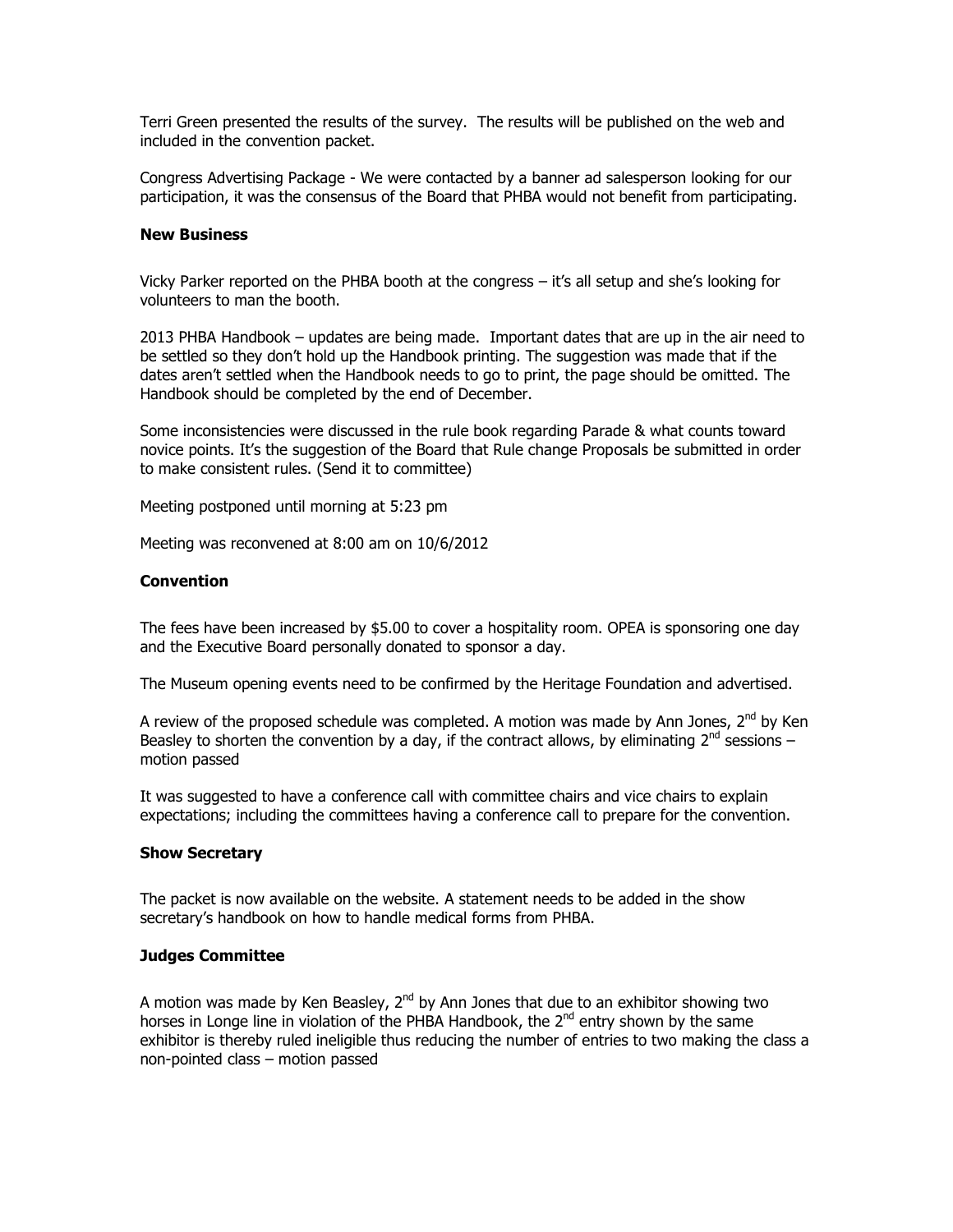A motion was made by Louis Hufnagel 2<sup>nd</sup> by Ann Jones, that in accordance with Rule # 3065B "Furthermore, failure of show management to follow and enforce any rules could result in the loss of future show approval(s)." a letter of reprimand will be sent to show management for the show that allowed the same exhibitor to show two horses in Longe Line. – motion passed

A motion was made by Ken Beasley 2<sup>nd</sup> by Bill Miller, to send a letter of reprimand to the exhibitor who violated the rules and a communication to the exhibitor & the owner of the other two entries explaining the actions of the Executive Board with regard to one exhibitor showing two horses in a longe line class, sighting that the rules that were violated. – Motion passed

Page 23; 18 a. Each PHBA member or Palomino Horse owner is charged with notice of all rules and regulations published in the current PHBA Official Handbook. PHBA furnishes members with a current Official Handbook upon request annually. The handbook is also published on the PHBA website; **B.** The PHBA By-Laws, General Rules, Rules of Registration

# **Judges recommendations for the 2013 World Show**

The list of recommended Judges from the Judges committee was reviewed and modified based on the established guidelines.

A motion was made by Vicky Parker, 2<sup>nd</sup> by Steve Tidwell to give Terri Green the go ahead to start hiring judges for the 2013 World Show based on the list provided. – motion passed.

### **New Rule for 2013 World Show Premium & Entry Form**

A motion was made by Bill Miller and  $2<sup>nd</sup>$  by Ann Jones to send both proposed paragraphs regarding tabulation errors to Legal for appropriate wording and then inclusion in the World Show Rules – motion passed

### **World Show**

A motion was made by Terry L Goble, Sr 2<sup>nd</sup> by Vicky Parker that under extenuating circumstances when World Show Rules are called into question an executive board meeting is call consisting of those who are present and as many as can be reached by phone to make a quorum to interpret the rule - the motion was withdrawn

The awards committee is working on making the awards consistent across divisions, but needs to be given a budget to work within.

A motion was made by Ken Beasley, 2<sup>nd</sup> Steve Tidwell by to get new quotes for awards – motion passed

Carman O'Donnell dropped by to present all the information she's gathered related to Tunica and the World Show. She will send a list of the prospective sponsors to the office. The PHBA office will provide sponsor packets that can be distributed. O'Donnell offered to be a local contact for whatever is needed to prepare for the show. She also volunteered to staff an information booth at the show, if we have one.

Terri Green reported on the Show Management trip to Tunica where they met with hotel and facility reps. There are some logistics that need to be dealt with. There are 605 stalls available